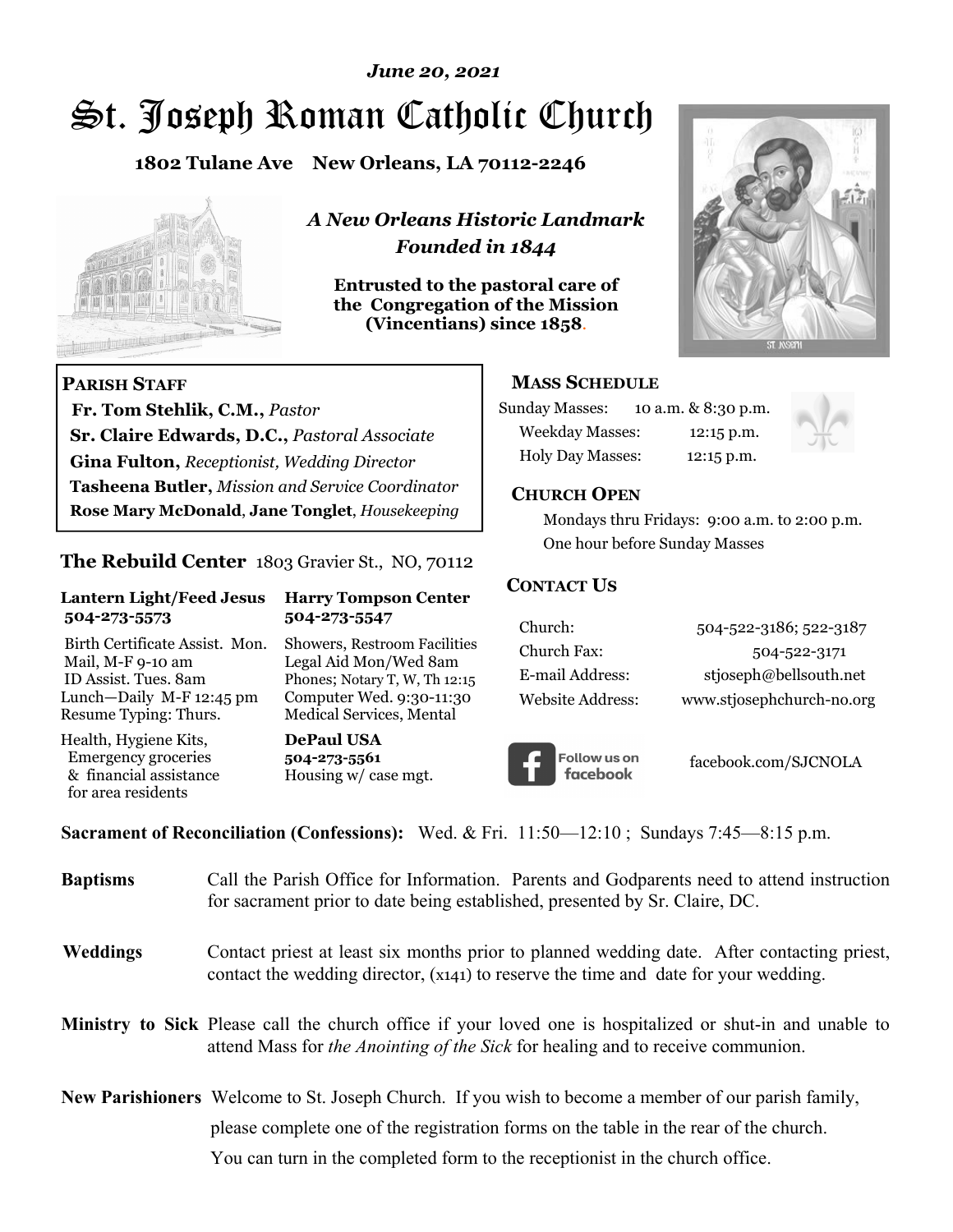# **Twelfth Sunday in Ordinary Time 30, 2021**



 **10:00 am Norby Dunn; Saul Family; Rosalie Blady +; Billy Price +; Gene Legendre +** 

### **8:30 pm** *St. Joseph Parishioners and Benefactors*

| Monday, June 21, 2021—St. Aloysius Gonzaga                                     | Sunday, June 20, One in Faith $\#1039$                                          |
|--------------------------------------------------------------------------------|---------------------------------------------------------------------------------|
| 12:15 pm Hector Colindres $+$                                                  | <b>READINGS FOR THE WEEK</b>                                                    |
| Tuesday, June 22, 2021—St. Paulinus of Nola                                    | Monday: Gn 12:1-9; Ps 33:12-13, 18-22; Mt 7:1-5                                 |
| 12:15 pm Shirley & Gerry Tonglet +                                             | Tuesday: Gn 13:2, 5-18; Ps 15:2-5; Mt 7:6-14                                    |
| Wednesday, June $23, 2021$ —                                                   | Wednesday: Gn 15:1-18; Ps 105:1-9; Mt 7:15-20                                   |
| 12:15 pm Amilcar Cruz +                                                        | Th: Is 49:1-6; Ps 139; Acts 13:22-26; Lk 1:57-66                                |
| Thursday, June 24, 2021—Nativity of John Baptist                               | Friday: Gn 17:1-10, 15-22; Ps 128:1-5; Mt 8:1-4                                 |
| $12:15$ pm James Stehlik +                                                     | Sat.: Gn 18:1-15; Lk 1:46-55; Mt 8:5-17                                         |
| Friday, June $25, 2021$ —<br>12:15 pm Susan Spalutto; Fr. Scott Jakubowski, CM | Wis 1:13-15; 2:23-24; Ps 30:2-13;<br>Sunday:<br>2 Cor 8:7, 9, 13-15; Mk 5:21-43 |
|                                                                                |                                                                                 |

**YOUR PRAYERS ARE ASKED FOR THE FOLLOWING PARISHIONERS , WHO ARE IN NEED OF HEALING:** 

 Dorothy Alexander, Jorge Arzuaga, Beatrice Augustin, Anthony Blaise, Clarke Bordelon, Lawrence & Mamie Brown, Angelle Campbell; John & Cindi Caron, Julianna Chevalier; Betsy Conners, Sue Dakote, Gretchen Delo, Joyce Delo, Mary Duet, John & Kathleen Gebbia, Sylvia Daily-Powell, Joseph Delay, Terry Eggleston, Linda Elwood, Francis Frught, Heather Faircloth, Frances Fiegler, Donald Frazier, June & Mark Eiserloh, Shirley Gaither, Roselyn Hansen, John Hakanson, Sarah Hollier-Watkins, Marvin Johnston, Jim Karam, Bill Kroetz, Nowell Lacking, Ken & Bette Kussman, Landy Lanza, James Leung, Andrew Marino, Sara Marino, Karen McCoy, Donna Moore, Maura O'Donovan, CHF, Tina Roderfeld, Bernie Saul; Julius Saul; Pippy Sanders, Louise Sonnier, Mel & Gaspar Schiro; Theard Simms, Fr. Tom Stehlik, CM, Virginia Stehlik, Diedra Steibing, Malcolm Taylor, Jane Tonglet, Fritz Tripkovich, Corliss Truhill; Georgiana Prevost, Martha A. Treen, Marion Vaughn, Ann Wallace; Juanita Ware, Cathleen Ward, Warren Webster, Mary Willis, Lynn Williams.

# **Fathers Day**

"When you're young, you're convinced that your dad is Superman. Then you grow up, and you realize he's just a wonderful guy who wears a cape."

"Lately all my friends are worried they're turning into their fathers. Frankly, I'm worried I'm not."

"The older I get, the smarter my father gets."

"A father carries pictures where his money used to be."

"Anyone can be a father, but it takes someone special, committed and loving to be a dad, and that's why I call you dad, because you are so special to me."

# **The Year of the Eucharist**

### **The Collection: A Privilege**

 As the altar is prepared for the celebration of the Eucharist, the collection is taken up. In the early church, this part of the Mass must have been something to behold, as the people suddenly began to move, bringing forward to the deacons and priests freshly-baked bread and fine wine. Then, after the Eucharistic Prayer, that same community came forward again in the Communion procession, and they received back the very gifts they had given, now transformed into something infinitely more precious than bread and wine: the very Body and Blood of Christ.

 Beginning around the eleventh century, it became the custom for people to present monetary offerings. But the meaning is the same. We bring the fruit of our labors and to offer them freely to God. And God transforms them and us into the body of Christ. It is through our generous sharing that our parish can continue to serve others like Christ.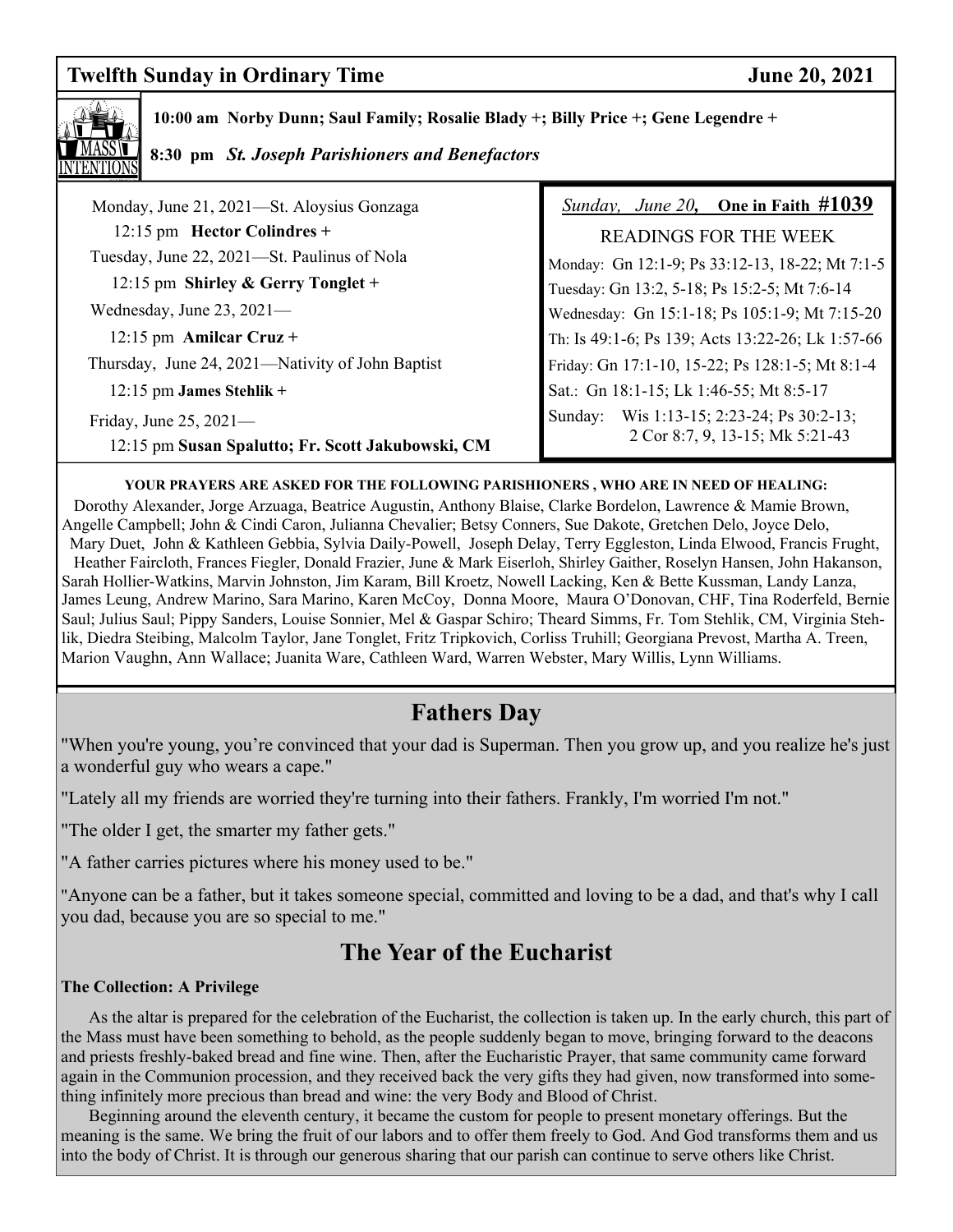**Whoever is in Christ is a new creation**. *— 2 Corinthians 5:17*

Please pray for **Scott Jacubowski**, **CM** who will be ordained to the priesthood for the Congregation of the Mission (Vincentians) at St. Vincent Church in Los Angeles on Friday, June 25, 2021.

 **June 13, Parish..……….……\$ 3,496.00** 

*Thank you for your generosity*

**TREASURE & STEWARDSHIP**

### **THE WIND AND THE SEA**

 Living along the shores of Lake Superior—the "big lake," as the locals call it—you can often hear the advice, "Respect the lake; don't take it for granted." People who know Lake Superior respect its power and watch out for its many moods. Sunken ships and boats crushed into kindling are testimonies to what the lake can do.

 The readings of this Sunday evoke our memories of the lake, of the mighty Mississippi River, or of the ocean itself. Who but God can control these mighty waters and set limits to their advance? The lake described in today's Gospel was a body of water subject to sudden storms and churned into dangerous waves by terrible winds.

 $\rightarrow$   $\lambda$ 

 But these mighty agents are subject to God. The sailor and the fisher all respect the water. Even more, they respect the awesome power of the Maker of wind and sea.



### **TODAY'S READINGS**

**First Reading** — The Lord said to Job: Who shut within doors the sea? And who said: Thus far shall you come but no farther! (Job 38:1, 8-11).

**Psalm** — Give thanks to the Lord, his love is everlasting (Psalm 107).

**Second Reading** — Whoever is in Christ is a new creation (2 Corinthians 5:14-17).

**Gospel** — Who is this whom even wind and sea obey? (Mark 4:35-41).

The **Golden Wedding Anniversary Celebration** will take place on Sunday, June 27, 2021 at 3:00 p.m. at St. Philip Neri Church.

As a gift for the people of the Archdiocese of New Orleans in this **Year of the Eucharist & St. Joseph**, our partners at The Vigil Project have produced a new album "True Presence" exclusively for the Year of the Eucharist & St. Joseph. The music, both original and traditional devotionals to the true presence of Christ in the Eucharist is available for free download at https://www.nolacatholicyoe.com/music.

This Sunday we **welcome Fr. Pradee**, missionary priest of the **Carmelites of Mary Immaculate**. The Missionary Cooperative Plan is threefold: to educate the faithful about missionary work of Christ, to provide spiritual and financial support for their efforts, and an equitable distribution of such funds.

# **Pope Francis'** *June* **Intention**

 **The Beauty of Marriage** 

 For all who are preparing for marriage with the sup port of a Christian community: may they grow in love, with generosity, faithfulness and patience.

### **SANCTUARY CANDLE AND MASS INTENTIONS**

 The Sanctuary Candle is burning this week in honor of All Fathers L & D. To reserve the Sanctuary Candle in memory of someone or for a special intention, call the church office (504-522-3186). The offering is \$15 for one week. The offering for Mass intentions is \$5.00.

#### **CHARTER FOR THE PROTECTION OF CHILDREN AND YOUNG PEOPLE**

In response to the Charter for the Protection of Children and Young People from the United States Conference of Catholic Bishops, the Archdiocese of New Orleans continues to make the Hot Line available for anyone who has been hurt or sexually abused by anyone who works for the Church. The Hot Line continues to be available; the number is (504) 522-5019. In continuing our commitment to support and to heal, we invite and encourage individuals who have been hurt or sexually abused recently or in the past by clergy, religious or other employees of the Archdiocese to call our Hot Line and your message will be received confidentially by a mental health professional. Anyone can make a direct call during regular business hours to the Victims' Assistance Coordinator at (504) 861-6253.